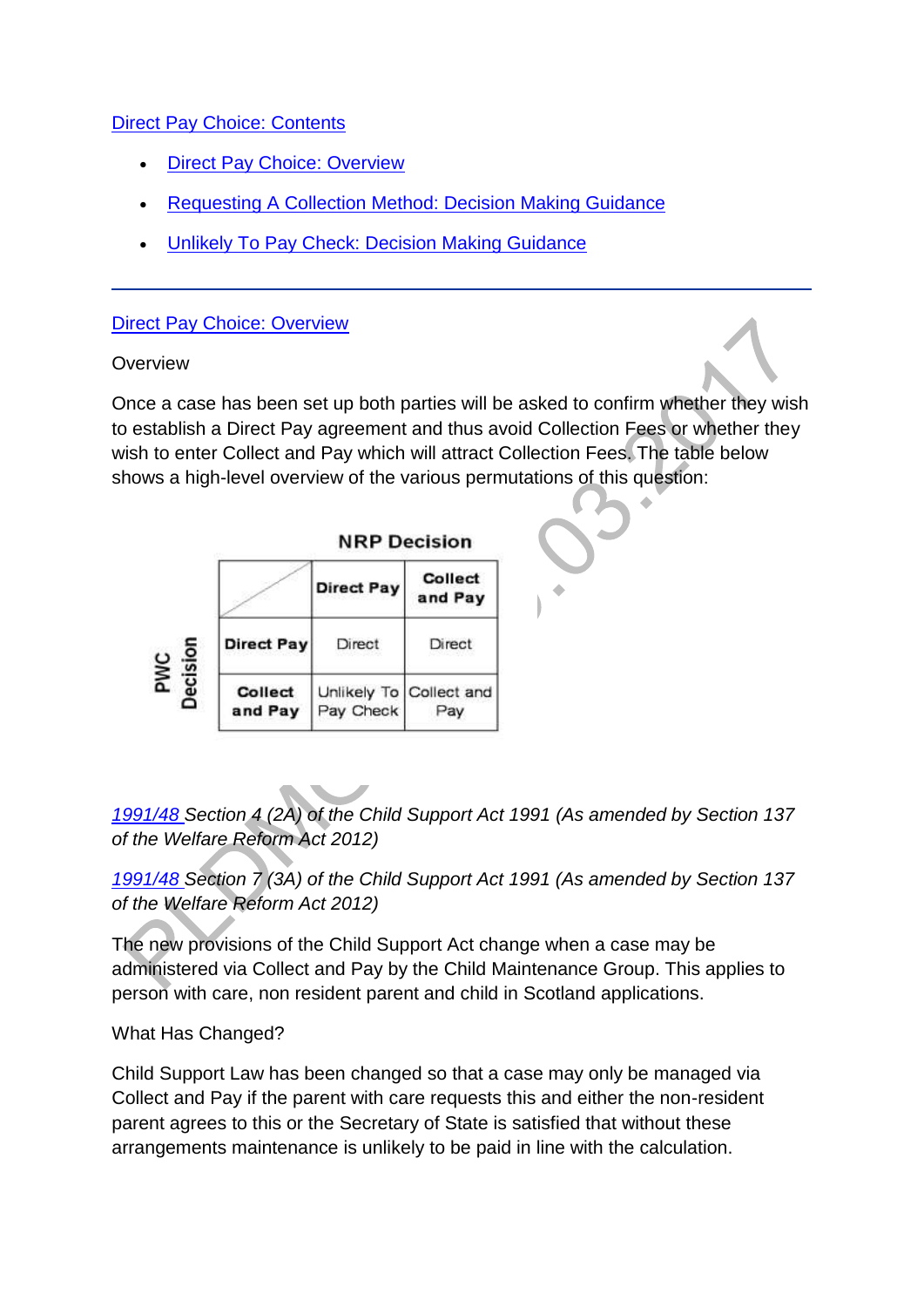This allows a parent with care to select Direct Pay as their service type and for this request to be enacted without the need to obtain permission from the non-resident parent. Previously Direct Pay arrangements normally had to be mutually agreed by both parties before this could be accepted.

#### However, if a

non-resident parent requests Direct Pay, this will not be implemented if the parent with care then requests Collect and Pay **and** the Secretary of State concludes, following an Unlikely to Pay check, that without Collect and Pay arrangements maintenance is unlikely to be paid.

One of the major motivations behind the Government's ongoing reform of the Child Maintenance Service is to empower parents to make collaborative arrangements in the best interests of themselves and their children. A major part of this reform involves the introduction of fees for clients using Collect and Pay to incentivise them towards a collaborative arrangement outside of the statutory scheme.

Under the previous model of mutual agreement there was limited incentive for a parent with care to agree to a Direct Pay arrangement. The introduction of Collection Fees will mean that a parent with care in Collect and Pay must pay Collection Fees. This acts as an incentive for them to reach a collaborative arrangement.

Collection Fees place a significant additional financial obligation on a non-resident parent who pays via Collect and Pay. It was, therefore, considered necessary to amend legislation so that a non-resident parent cannot be required to use Collect and Pay unless they agree to this or are deemed Unlikely to Pay.

Under the amended legislation non-resident parents will be able to use Direct Pay even where the parent with care wishes to receive maintenance via Collect and Pay, provided they are not deemed Unlikely to Pay.

### [Return to Contents](http://np-cmg-sharepoint.link2.gpn.gov.uk/sites/policy-law-and-decision-making-guidance/Pages/Direct-Pay.aspx#Direct%20Pay%20Choice%3a%20Contents)

### [Requesting A Collection Method: Decision Making Guidance](http://np-cmg-sharepoint.link2.gpn.gov.uk/sites/policy-law-and-decision-making-guidance/Pages/Direct-Pay.aspx)

### Parent with care Requests Direct Pay

A parent with care, person with care or child in Scotland has the right to request Direct Pay at any point in the process. Where a parent with care, person with care or child in Scotland requests Direct Pay this decision is to be accepted regardless of the non-resident parent's preferred service type or unlikely to pay status. The Secretary of State cannot make arrangements for collection in this circumstance.

Non-resident parent Requests Direct Pay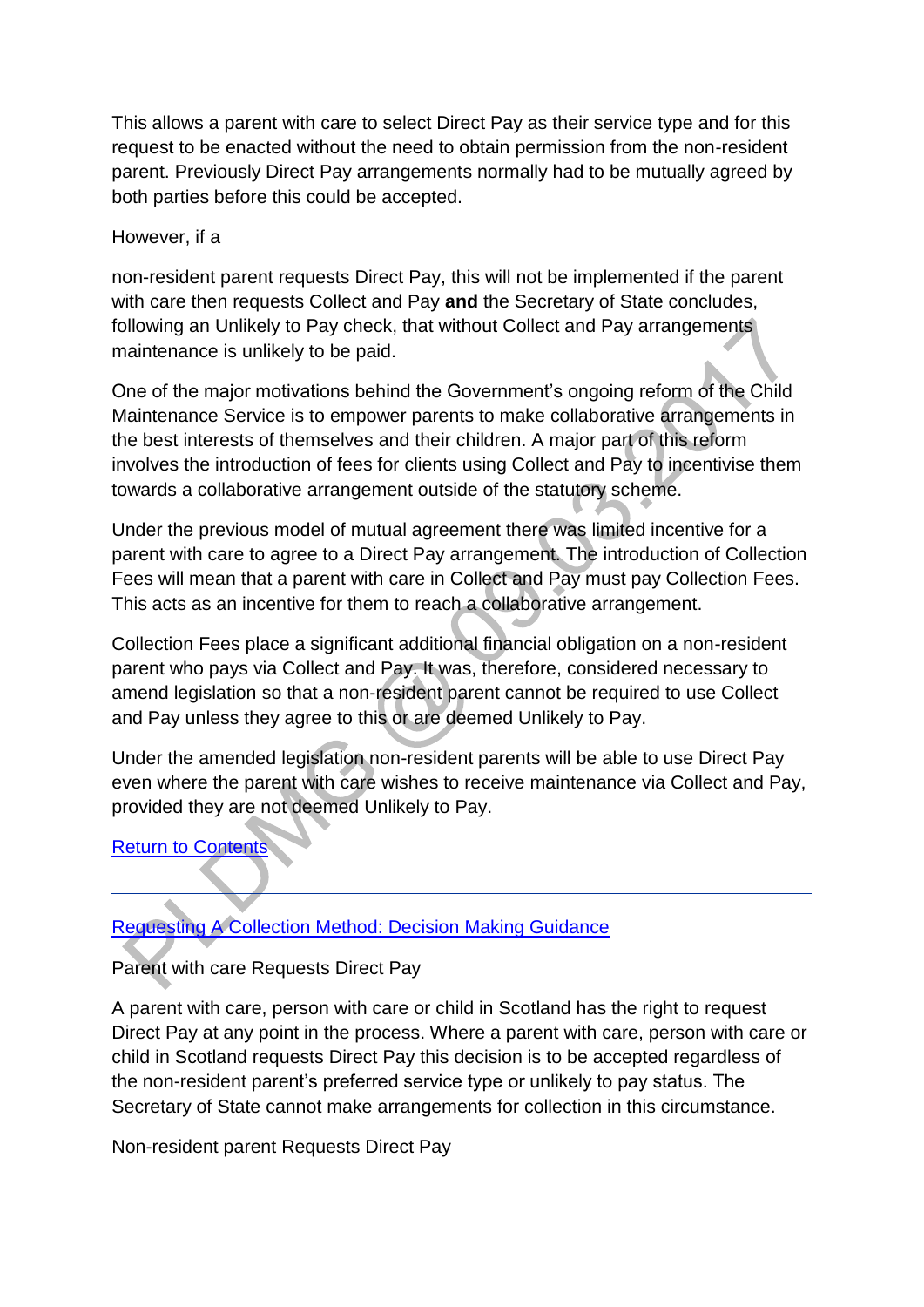Where a non-resident parent selects Direct Pay as their service type the caseworker must determine whether or not the parent with care has already selected a service type and if so whether or not they have also selected Direct Pay. This will determine whether or not an Unlikely To Pay check needs to be considered. An unlikely to pay check will be required only where a non-resident parent requests Direct Pay but the parent with care, person with care or child in Scotland has already requested the collection service, or has not yet selected a service type at the time of the nonresident parent's selection and subsequently requests the collection service. Further detail on this process can be found in the ["Unlikely To Pay"](http://np-cmg-sharepoint.link2.gpn.gov.uk/sites/policy-law-and-decision-making-guidance/Pages/Unlikely-to-Pay.aspx) Policy, Law and Decision Making Guidance.

### Collect and Pay

*[1991/48 S](http://www.legislation.gov.uk/ukpga/1991/48)ection 4 (2A) b of the Child Support Act 1991 (As amended by Section 137 of the Welfare Reform Act 2012)*

*[1991/48 S](http://www.legislation.gov.uk/ukpga/1991/48)ection 7 (3A) of the Child Support Act 1991 (As amended by Section 137 of the Welfare Reform Act 2012)*

A case can only be managed using Collect and Pay where requested by a parent with care and either the non-resident parent agrees to these arrangements, or the Secretary of State determines that the non-resident parent is unlikely to pay.

#### Parent with care Refuses To Comply

The Child Maintenance Group has no legal power to compel a parent with care to disclose their account details or to co-operate with a Direct Pay agreement. In circumstances where the parent with care is unwilling to comply with the Direct Pay decision and the non-resident parent has not been found Unlikely to Pay the nonresident parent must be advised to retain the amounts of maintenance that are due to be paid to the parent with care until such time as the parent with care agrees to comply.

This action will make it more difficult for the parent with care to subsequently allege that the non-resident parent is unlikely to pay, which could result in them ending up on the collection service.

For parents with care who are victims of domestic violence and concerned about disclosing personal information please refer to Non-Geographic Bank Accounts section below.

### Keeping Records

Should Direct Pay break down a case will be moved to collect and pay where the criteria under 'Collect and Pay' above are satisfied. This will be effective from the date the decision to move the case onto Collect and Pay is made. The Child Maintenance Group will collect arrears of maintenance that should have been paid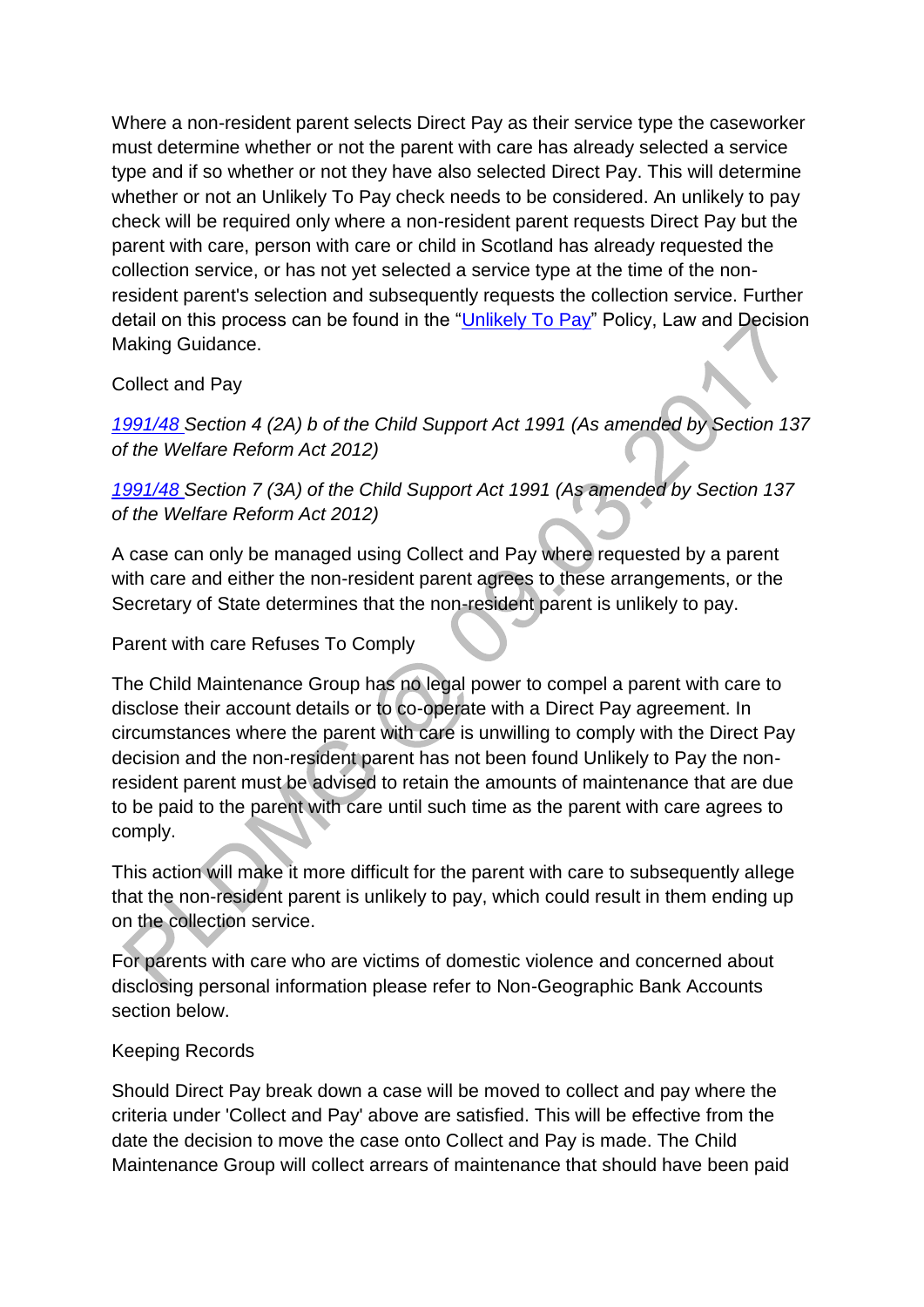when the case was Direct Pay, but fees will not be payable on these arrears. There is no legal limit on how far back a breakdown of Direct Pay can be retrospectively applied. However in general you should only need to consider retrospectively applying payments back to at least the last annual review. Cases that fall outside this period should be reffered to Advice and Guidance. Where a case is placed onto Direct Pay clients must be advised that payments need to be made in line with the amounts and dates supplied within the schedule provided and that records must be kept.

Where Direct Pay has broken down payment records will be requested to determine payments that have and have not been made. It is, therefore, important that the message to keep payment records is conveyed to clients during initial Direct Pay setup.

## Payment Options

Parents with care may have legitimate concerns about entering into a Direct Pay arrangement and supplying their bank details to their former partner. These concerns may be valid however they are not a reason not to set up a Direct Pay agreement.

There are many payment options that can be used for arranging Direct Pay, some of which are listed below. There is no definitive approach to Direct Pay it is up to the two parties themselves to decide upon the payment approach that works best for them. The Child Maintenance Group will help clients by offering advice over potential options and the advantages of ensuring that the selected method is auditable however the final decision rests with the clients to choose a mutually acceptable method.

It is important to note caseworkers can discuss the facts of what each option involves but should not express opinions as to which option the customer should choose as we cannot give customers any advice that could be deemed to be financial advice.

### **Standing order**

For the vast majority of clients it is likely that the most effective means of facilitating payments between each other will be via a standing order. This offers the security of being auditable as well as likely being a payment method that a non-resident parent is used to making and the other party is used to receiving. Where the two parties do not wish to have contact a parent with care, person with care or child in Scotland can be advised that the Child Maintenance Service is able to transfer their bank details to the non-resident parent removing any need for contact.

### **Automated money transfer**

A variety of providers such as PayPal, MoneyGram and Barclays Pingit offer services that allow two parties to electronically transfer sums of money to one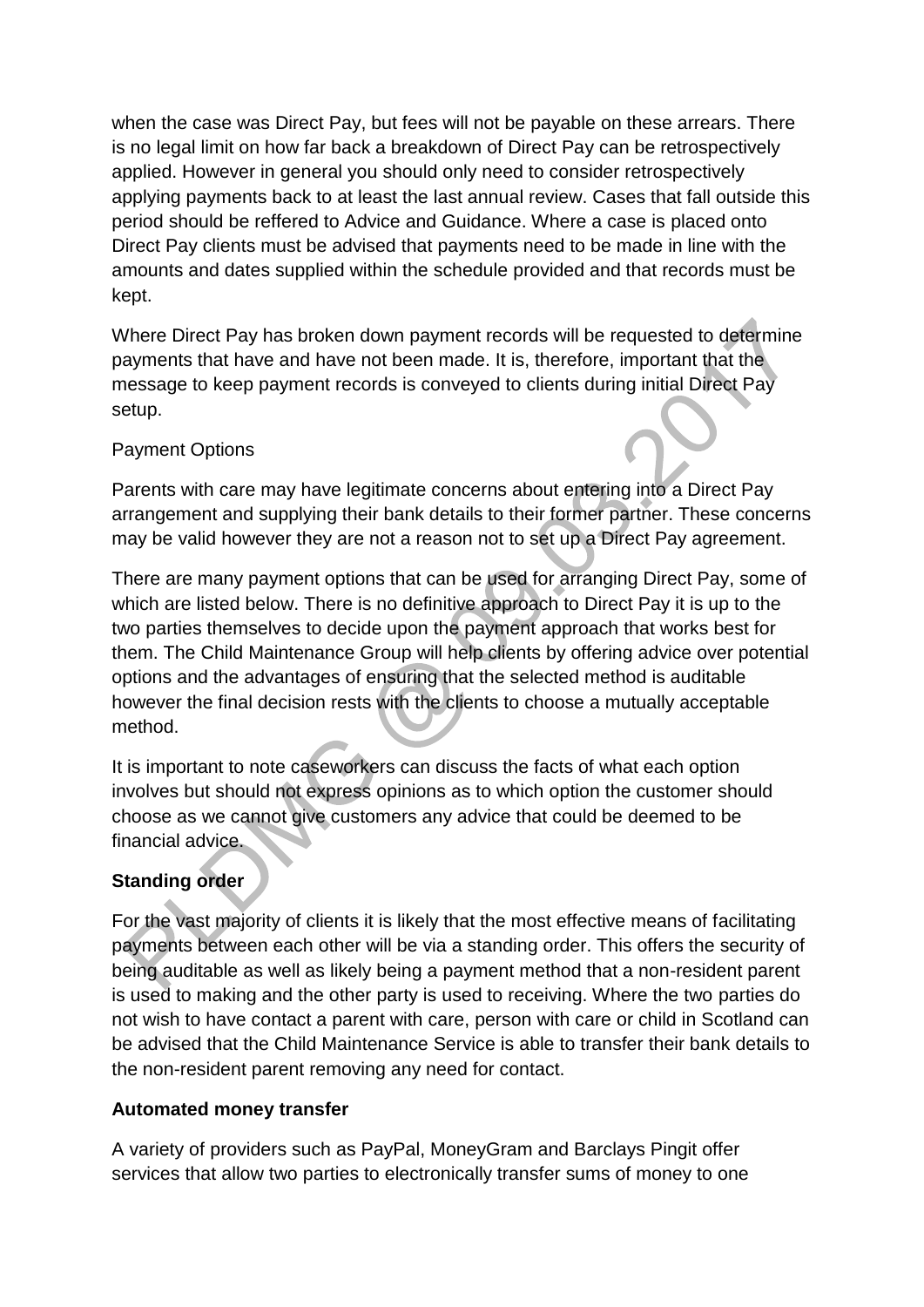another. Although not appropriate for everybody as this usually requires an e-mail address or telephone number, which could facilitate unwanted contact, this remains a viable option for clients who wish for a simple, auditable way of transferring money. The Child Maintenance Group must not advertise any specific provider of these services but must ensure that clients are aware that some providers of these services may charge and to be aware of this before entering into any such agreement.

### **Non-geographic bank accounts**

Some parents with care may have legitimate concerns that they could be traced by their former partner using their bank sort code if they are obliged to disclose their bank account details. For many bank accounts the sort code is a unique identifier associated with a specific bank branch – usually the branch where the account was first set up. Where a parent with care is concerned about this they must be advised that most banks will be able to offer a solution to their problem.

Although many banks offer non-geographic sort codes this is not a term that is officially recognised by the majority of banks. They refer to such things as centralised or national sort codes. If a client wishes to take advantage of one of these accounts or is unsure whether or not their account has this provision the Child Maintenance Group has literature which should be sent to the client, which is available here [http://intralink/1/csa/btools/forms/2012-scheme/letters/dwp\\_t804655.doc.](http://intralink/1/csa/btools/forms/2012-scheme/letters/dwp_t804655.doc) This letter can be taken to the relevant bank and explains the situation and the requirement. From testing the majority of banks have confirmed that when presented with this letter they would understand what the client required and would be able to help.

The British Banking Association has advised that the following provisions can help to ensure that a parent with care will not be able to be traced via their sort code:

- most banks will be able to offer a provision of some sort to a client who has concerns about disclosing their location via their sort code. This may, however, involving moving to a new account. Clients should discuss their options with their bank
- many banks offer "basic bank accounts" which have a sort code which is centralised and not linked to any specific area. Clients may wish to check with their bank whether or not their account is one of these or whether they can open one
- bank accounts opened remotely i.e. via telephone or online have a sort code which is not linked to a geographic area. Clients should check with their bank if they are unsure whether their account has this provision
- banks that do not have a high street presence such as First Direct do not have geographical sort codes. Clients should check with their bank whether or not this is the case